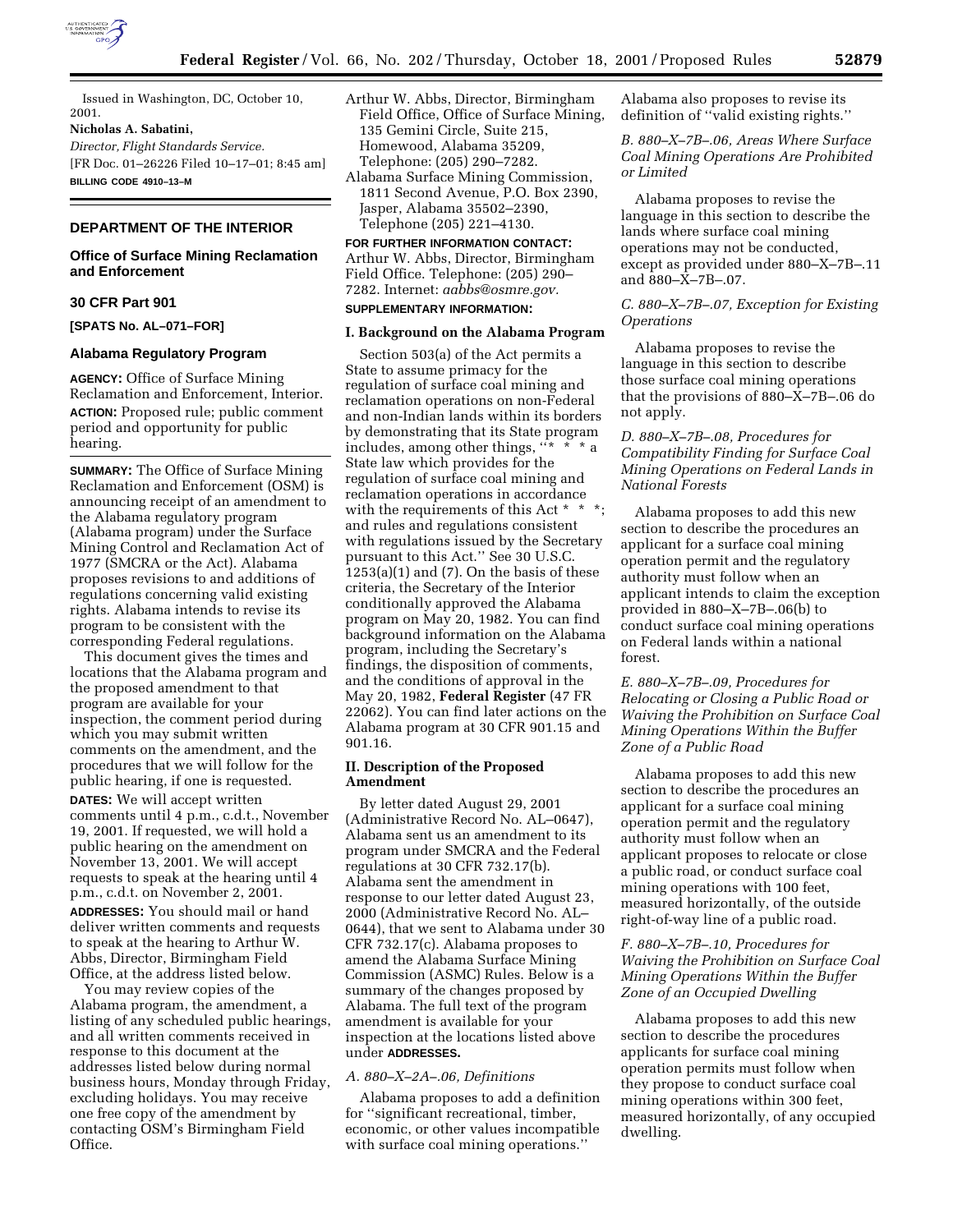## *G. 880–X–7B–.11, Submission and Processing of Requests for Valid Rights Determinations*

Alabama proposes to add this new section to describe the procedures applicants for surface coal mining operation permits must follow when requesting a valid existing rights determination. This section also describes the procedures the regulatory authority will follow when making a valid existing rights determination.

#### *H. 880–X–7B–.12, Regulatory Authority Obligations at Time of Permit Application Review*

Alabama proposes to add this new section to describe the procedures the regulatory authority must follow when it receives an administratively complete application for a permit for a surface coal mining operation, or an administratively complete application for revision of the boundaries of a surface coal mining operation permit.

*I. 880–X–8C–.05, Exploration: General Requirements for Removal of More Than 250 Tons and Disturbance of More Than One-Half Acre or on Lands Designated Unsuitable for Surface Mining Operations*

Section 880–X–8C–.05 requires any person who intends to conduct coal exploration outside a permit area to apply for a permit. Alabama proposes to add new paragraph 880–X–8C–.05(1)(g) to require applicants for a coal exploration permit to submit, as part of their permit application, a demonstration that, for those lands listed at 880–X–7B–.06, the proposed exploration activities have been designed to minimize interference with the values for which those lands were designated as unsuitable for surface coal mining operations. Furthermore, applicants must provide documentation that they have consulted with the owner of the feature causing the land to come under the protection of 880–X–7B–.06, as well as the regulatory authority with primary jurisdiction over the feature, when applicable.

## *J. 880–X–8C–.06, Applications: Approval or Disapproval of Exploration of More Than 250 Tons*

Section 880–X–8C–.06 describes the procedures the regulatory authority must follow when it receives an application for a coal exploration permit. Alabama proposes to add new paragraph  $880 - X - 8C - .06(2)(e)$  to require the regulatory authority to find, prior to approving a coal exploration permit, that the applicant has demonstrated that, for those lands listed at 880–X–7B– .06, the exploration and reclamation

described in the application minimizes interference with the values for which those lands were designated as unsuitable for surface coal mining operations. Furthermore, the regulatory authority must provide reasonable opportunity to the owner of the feature causing the land to come under the protection of 880–X–7B–.06, as well as the regulatory authority with primary jurisdiction over the feature, to comment on whether the finding is appropriate.

## *K. 880–X–8D–.08, Relationship to Areas Designated Unsuitable for Mining*

Alabama proposes to revise the language in paragraph 880–X–8D–.08(3) to require those applicants for surface coal mining operation permits that propose to conduct surface coal mining operations within 100 feet of a public road or within 300 feet of an occupied dwelling to meet the requirements of 880–X–7B–.09 or 800–X–7B–.10, respectively.

## *L. 800–X–8F–.14, Protection of Public Parks and Historic Places*

Alabama proposes to revise the language in paragraph 880–X–8F– .14(1)(b) to read as follows:

(b) If a person has valid existing rights, as determined under Rule 880–X–7B–.11 of these regulations, or if joint regulatory authority approval is to be obtained under Rule  $880 - \bar{X} - 7B - 0.12(d)$  of these regulations, to minimize adverse impacts.

## *M. 880–X–8I–.15, Relocation or Use of Public Roads*

Alabama proposes to revise the reference in the introductory language of this section from "880–X–7B–.07 $(4)$ " to ''880–X–7B–.09.''

#### *N. 880–X–8K–.05, Public Participation in Permit Processing*

Alabama proposes to revise the reference in paragraph 880–X–8K– .05(1)(a)5 from ''880–X–7B–.07(4)'' to ''880–X–7B–.09.''

## *O. 880–X–8K–.10, Review of Permit Applications*

Alabama proposes to remove the phrase ''and section 880–X–7B–.07'' from the language found in paragraph  $880 - X - 8K - 0.10(3)(c)$ 2.

### **III. Public Comment Procedures**

Under the provisions of 30 CFR 732.17(h), we are seeking comments on whether the proposed amendment satisfies the applicable program approval criteria of 30 CFR 732.15. If we approve the amendment, it will become part of the Alabama program.

*Written Comments:* If you submit written or electronic comments on the

proposed rule during the 30-day comment period, they should be specific, should be confined to issues pertinent to the notice, and should explain the reason for your recommendation(s). We may not be able to consider or include in the Administrative Record comments delivered to an address other than the one listed above (see **ADDRESSES**).

*Electronic Comments:* Please submit Internet comments as an ASCII, WordPerfect, or Word file avoiding the use of special characters and any form of encryption. Please also include ''Attn: SPATS NO. AL–071–FOR'' and your name and return address in your Internet message. If you do not receive a confirmation that we have received your Internet message, contact the Birmingham Field Office at (205) 290– 7282.

*Availability of Comments:* Our practice is to make comments, including names and home addresses of respondents, available for public review during regular business hours at OSM's Birmingham Field Office (see **ADDRESSES**). Individual respondents may request that we withhold their home address from the administrative record, which we will honor to the extent allowable by law. There also may be circumstances in which we would withhold from the administrative record a respondent's identity, as allowable by law. If you wish us to withhold your name and/or address, you must state this prominently at the beginning of your comment. However, we will not consider anonymous comments. We will make all submissions from organizations or businesses, and from individuals identifying themselves as representatives or officials of organizations or businesses, available for public inspection in their entirety.

*Public Hearing:* If you wish to speak at the public hearing, you should contact the person listed under **FOR FURTHER INFORMATION CONTACT** by 4 p.m., c.d.t. on November 2, 2001. We will arrange the location and time of the hearing with those persons requesting the hearing. If no one requests an opportunity to speak at the public hearing, the hearing will not be held.

To assist the transcriber and ensure an accurate record, we request, if possible, that each person who testifies at the public hearing provide us with a written copy of his or her testimony. The public hearing will continue on the specified date until all persons scheduled to speak have been heard. If you are in the audience and have not been scheduled to speak and wish to do so, you will be allowed to speak after those who have been scheduled. We will end the